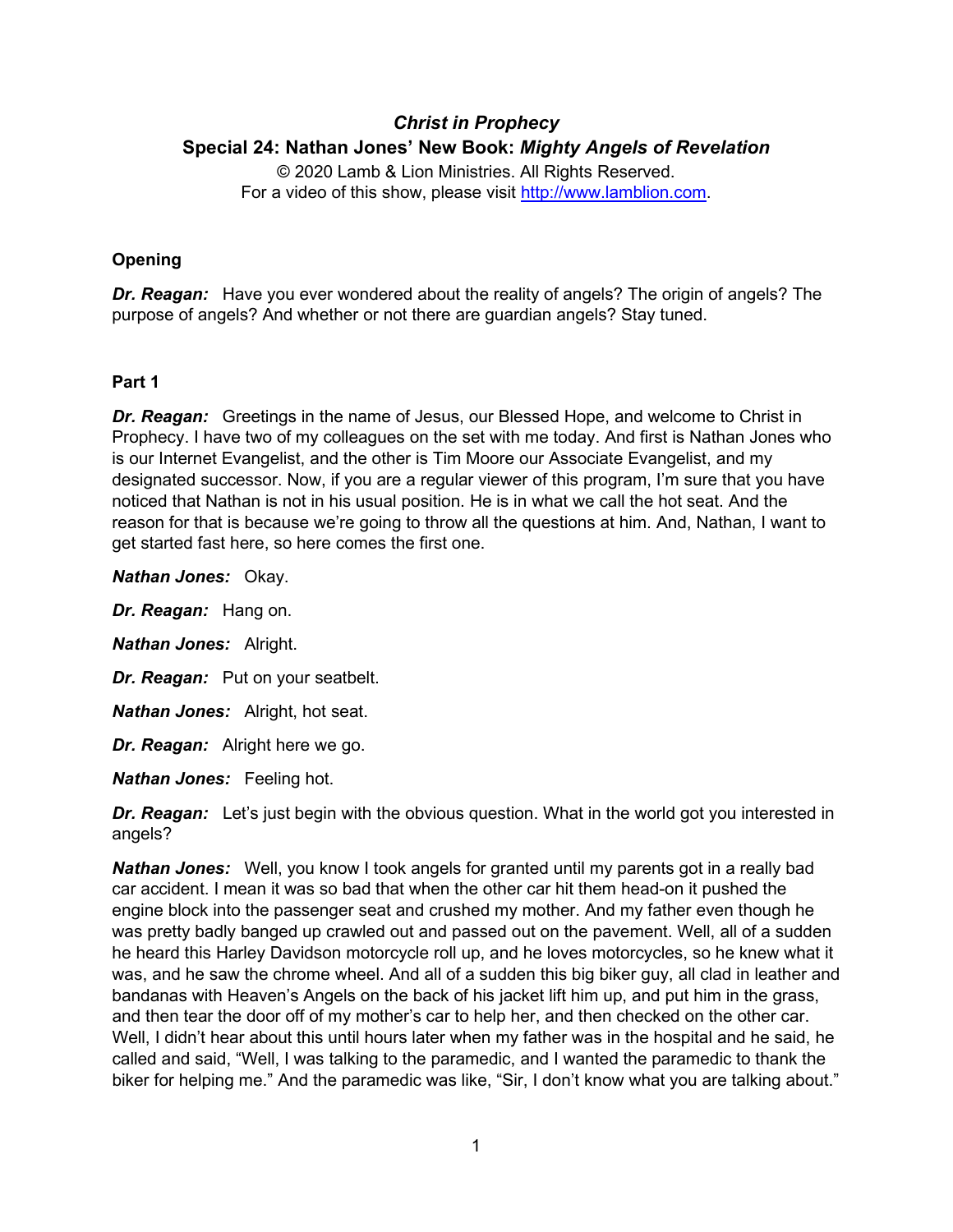And they talked to the policeman, "Did you see that biker that helped out?" He said, "There was no biker here." And to this day my father was sure that an angel came to help him.

Well, I kind of believed the story, but then I was skeptical. I'm like why am I skeptical? I've been a student of the Bible all my life. I went to Bible College and Seminary and all, and I should believe that there are angels at work in this day and age. Well, they are, but I was skeptical, and that's what really actually got me into studying angels, or angelology which is the study of angels.

*Dr. Reagan:* So, that is the reason that you have this motorcyclist on the cover of your book, right?

*Nathan Jones:* Right, yeah.

*Dr. Reagan:* Coming down the highway.

*Nathan Jones:* I call him the Biker Angel, because my parents aren't the only one who has been rescued by a Harley Davidson driving biker, who mysteriously disappears, and I put some stories in the book here. But as I wanted to learn more, and more, about angels. I talked to a good friend of mine, Vic Batista, and he's a pastor down in the Miami area, and he and I do a radio show every week. And he said, "Well, you know if you really want to learn more about angels you need to go to the book of Revelation." He said, "There are 72 distinct angels, or groups of angels that can be found in the book of Revelation." He said, "Why don't we teach through it for a year, and you'll more and more." And sure, enough the more I studied about angels in the book of Revelation I realized that, well Revelation means an unveiling, so Revelation unveils or takes off the veil that hides us from the spirit world. And we can really understand more about God's mighty angels, His messengers, is what angel means, messenger, "malak" in the Hebrew, or "angelos" in the Greek, and understand more about angels. So, in this book not only do we learn a whole lot about angels, but we learn a whole lot about Revelation.

*Dr. Reagan:* Well, did you find that Vic's advice was true, that there is more information in the book of Revelation about angels than any other place in the Bible?

*Nathan Jones:* Well, there are 108 references to angels in the Old Testament, and 176 references in the New Testament, 72 of those are just in the book of Revelation alone. I mean there are angels throughout the Old Testament, it talks about Jacob wrestling with an angel. There was an angel guarding the Garden of Eden so that Adam and Eve couldn't get back in. Angels showed up to destroy armies. We get into the New Testament they announce Jesus Christ's birth. They were there at the tomb when He was resurrected. They were there when He ascended to Heaven. All sorts of angels throughout the Bible. But I was like we've got the Church today, do we really still need angels? And that's what Vic challenged me on, do angels work for the Lord in this day in age? And as I studied more, and more, I realized, yes, He does.

*Tim Moore:* That makes me ask a question, and by the way, Nathan, I love the opening story that you just recounted of your father and encountering the biker angel. Matter of fact I'll drive down the road looking for bikers in a different light from now on, because that was such a personal story. And I've had similar experiences with friends who recount that they've seen, or suspected they've encountered an angel in their own lives. But you mentioned all the angels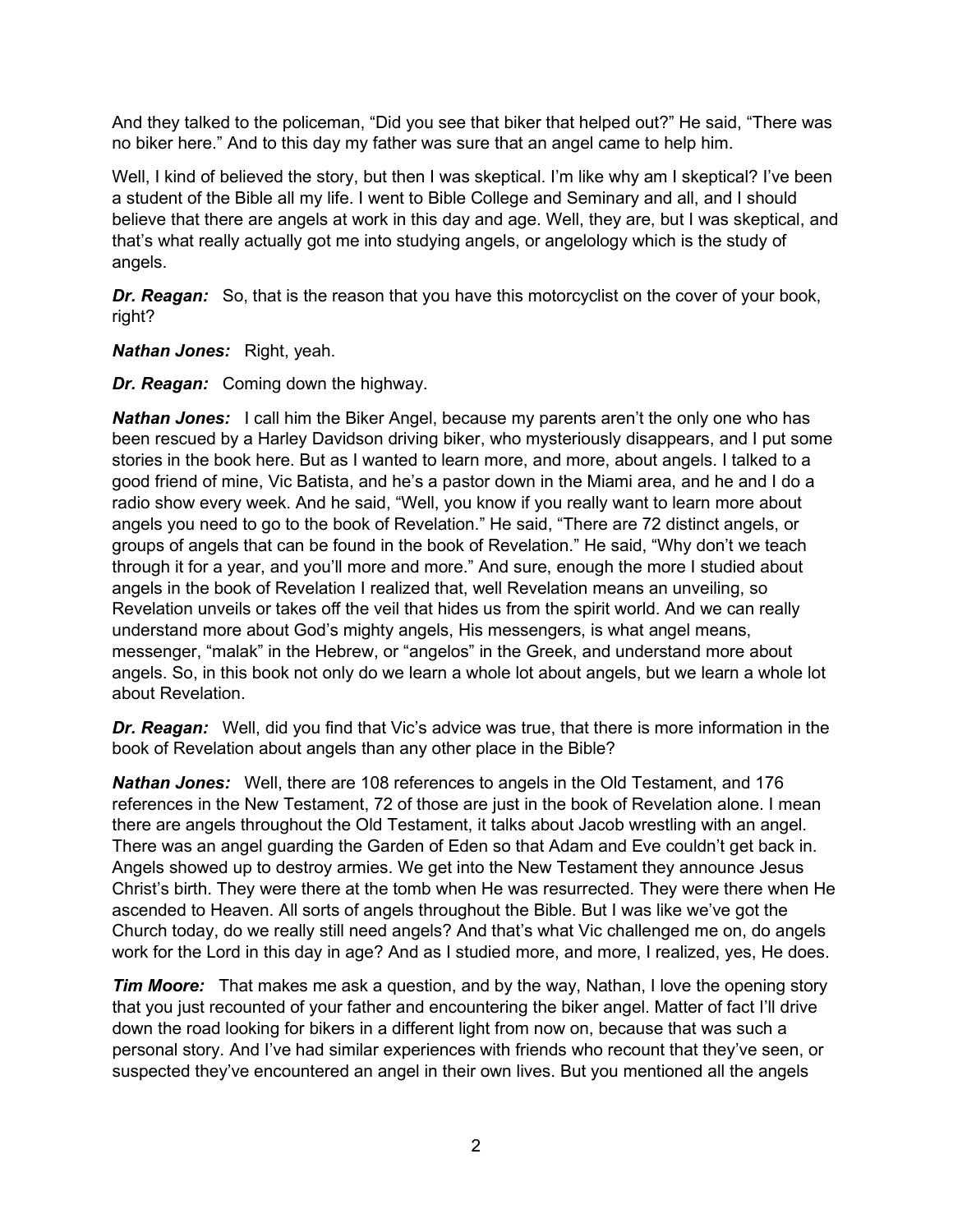throughout the Bible, why did you decide to focus just on the angels in Revelation in this particular book?

*Nathan Jones:* It was because for one I love the book of Revelation.

*Tim Moore:* Obviously.

*Nathan Jones:* I mean after all we are a Bible prophecy ministry; Revelation is the book that we love to study. But two it's the amount of angels, there are 72 angels, or groups of angels found in the book of Revelation. And there are more angels in that book than throughout the rest of the Bible. So, if you really want to know how God works through His angels, then that is the great book. And He works through them in so many different ways, you've got guardian angels, and worship angels, there are some who are instrumental, some carry the throne of God, the cherubim.

*Dr. Reagan:* Some are warrior angels.

*Nathan Jones:* Sure, there are warrior angels, there are protector angels, there are nurturing angels who help feed people, and nurture them and rescue them. There are those angels that when you die they escort you up to Heaven. I mean there are so many angels found in the book of Revelation, that's really pretty much the place to go to learn about angels.

*Dr. Reagan:* What have you found to be some of the most common misconceptions that people have about angels?

*Nathan Jones:* Well, if you grew up like me in Americana here, you have these children's books from the 60's and 70's, and they had beautiful illustrations of these white guys with curly hair, and they have these beautiful feathery wings, and this metal halo somehow floats up over their head. And they're all stoic and they look like they are wearing togas. And I just assumed that was what angels look like all the time. But when you read Revelation, you realize that angels, sure they're spirit beings, they have physical bodies, they're not ghosts. Also, they don't all look the same, some like the seraphim for instance have faces of like a lion, and an ox, and an eagle. Some do look human; some can change their forms.

*Dr. Reagan:* And some can take on human form.

*Nathan Jones:* Absolutely. For instance, when Abraham was walking with the Angel of the Lord, the Angel of the Lord is a pre-incarnate form of Jesus Christ, a name for Jesus Christ. We read in Revelation 1 and 19, Jesus unmasked in His true glorification, and it is truly astounding to read what Jesus really looks like when His earthly body, the glory comes out like at the Transfiguration.

**Tim Moore:** I love how you highlight even in Revelation how at times the Angel of the Lord is Jesus Christ, and yet, you point out that some people sometime misperceive that certain angels might be Jesus, and they're not. And so, you have been very clear in giving credit to where Jesus appears in the descriptive terms that John uses as the Angel of the Lord.

**Nathan Jones:** It's important to understand when we say angels we are saying messengers. So, when you read--when I say the 72 angels or groups of angels, they're not all of the celestial class, the angelic beings. Some are messengers, John for instance was a messenger for the Lord, the Apostles. The Angel of the Lord was God's messenger. Even though it was God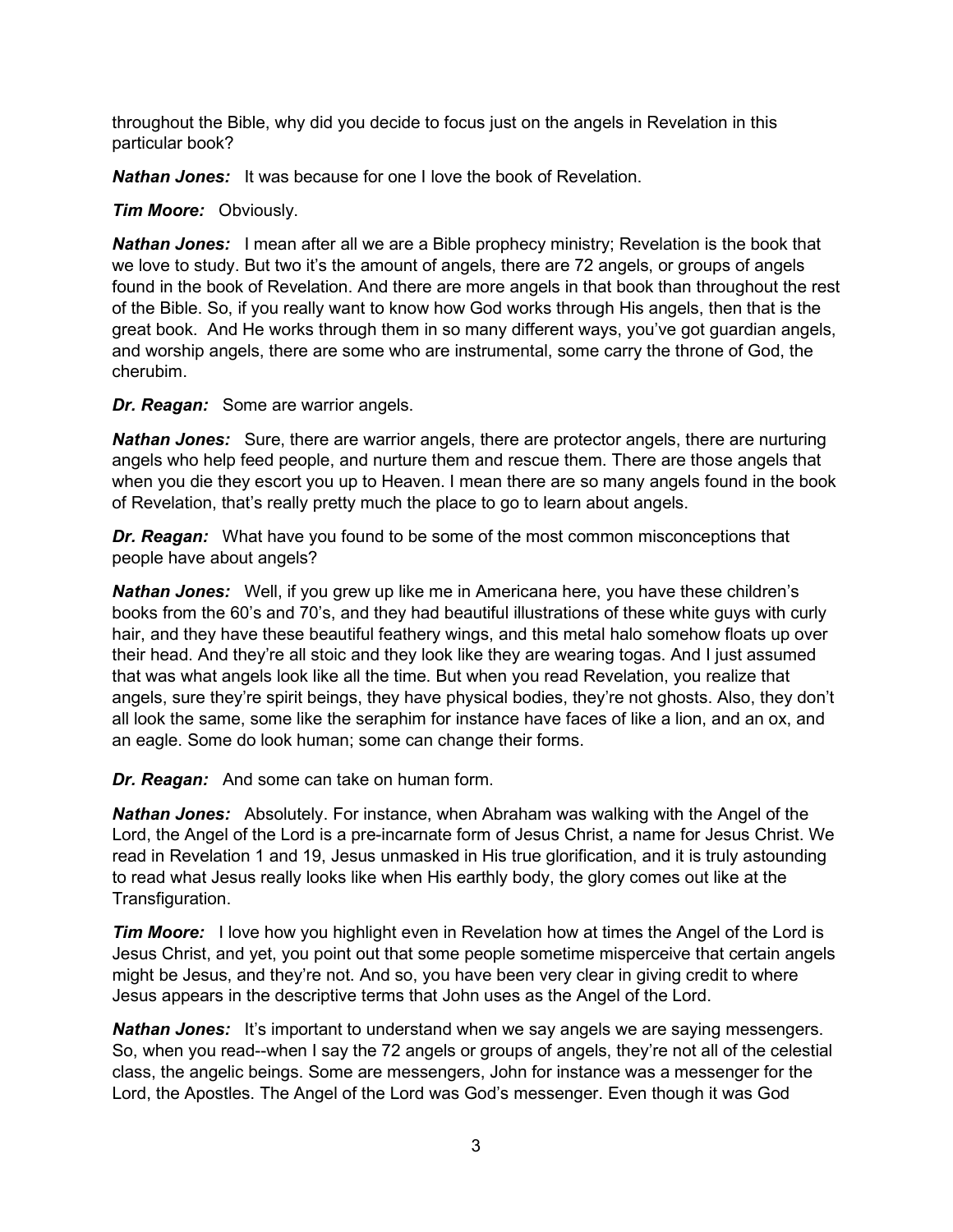Himself He was treated not as an angel but as God, Jacob and Gideon and all gave Him great reverence. And so, whoever is a messenger for the Lord, I put under the category of angels. You and I could be considered angels because we are messengers of the Lord, so to speak.

*Dr. Reagan:* I want to get back to misconceptions because there are lots of misconceptions, that you haven't even touched on. For example, a lot of people believe that Christians become angels.

*Nathan Jones:* That is a huge misconception. I think we get that from "A Wonderful Life," right, when Clarence said--

*Dr. Reagan:* You're going to blame it on a movie.

**Nathan Jones:** -- "When a bell rings, an angel gets its wings."

*Tim Moore:* Hey, now that is one of my favorite movies now.

**Nathan Jones:** It's a great movie.

*Dr. Reagan:* I was pulling for Clarence all through that movie.

**Nathan Jones:** I was, and he got his wings, but that is theological incorrect. Angels are a separate class. If you go to the book of Job, it talks about how the angels were rejoicing as God created.

*Dr. Reagan:* They were there at the time of Creation.

*Nathan Jones:* Yeah, they saw the Creation, so they are a creation separate and apart. They stay angels, we are not angels, we are a separate creation. Now, it is interesting people look at angels and oh, they have all these great powers. And when you go through the mighty angels of Revelation you see that some of them are so powerful they could destroy planets if needed thanks to God's power. But, when you read about them you realize that in the Old Testament they were called Sons of God. They were the mighty Sons of God, but you go to the New Testament, after Jesus died on the Cross, and Christians become the Sons of God. The positions change, instead of the angels being above us, we become above the angels. Even though they are more powerful, we are the ones given breath by God, we are made in His image. And so, we are over the angels, and that should encourage any Christian who is involved in spiritual warfare, and we are constantly in spiritually warfare with the fallen angels, which are demons.

*Tim Moore:* Well, that brings up the question, obviously there are some who have fallen from grace, and are now opposing not only God but us. What did your research and your study of Revelation tell you about the demonic angels; those demons that work with Satan himself?

*Nathan Jones:* Well, Paul told us that we are fighting a war against spirits and principalities, and powers. In other words, behind human government, as you know about human government in the Kentucky State Legislature.

#### *Tim Moore:* Yes, I've seen it.

*Nathan Jones:* That there are satanic forces working behind the scenes. And Revelation goes all the way back to Genesis and it tells the story especially in Revelation 12 how Satan as a red dragon was the most, he was named Lucifer, he was the guardian over God's throne. He was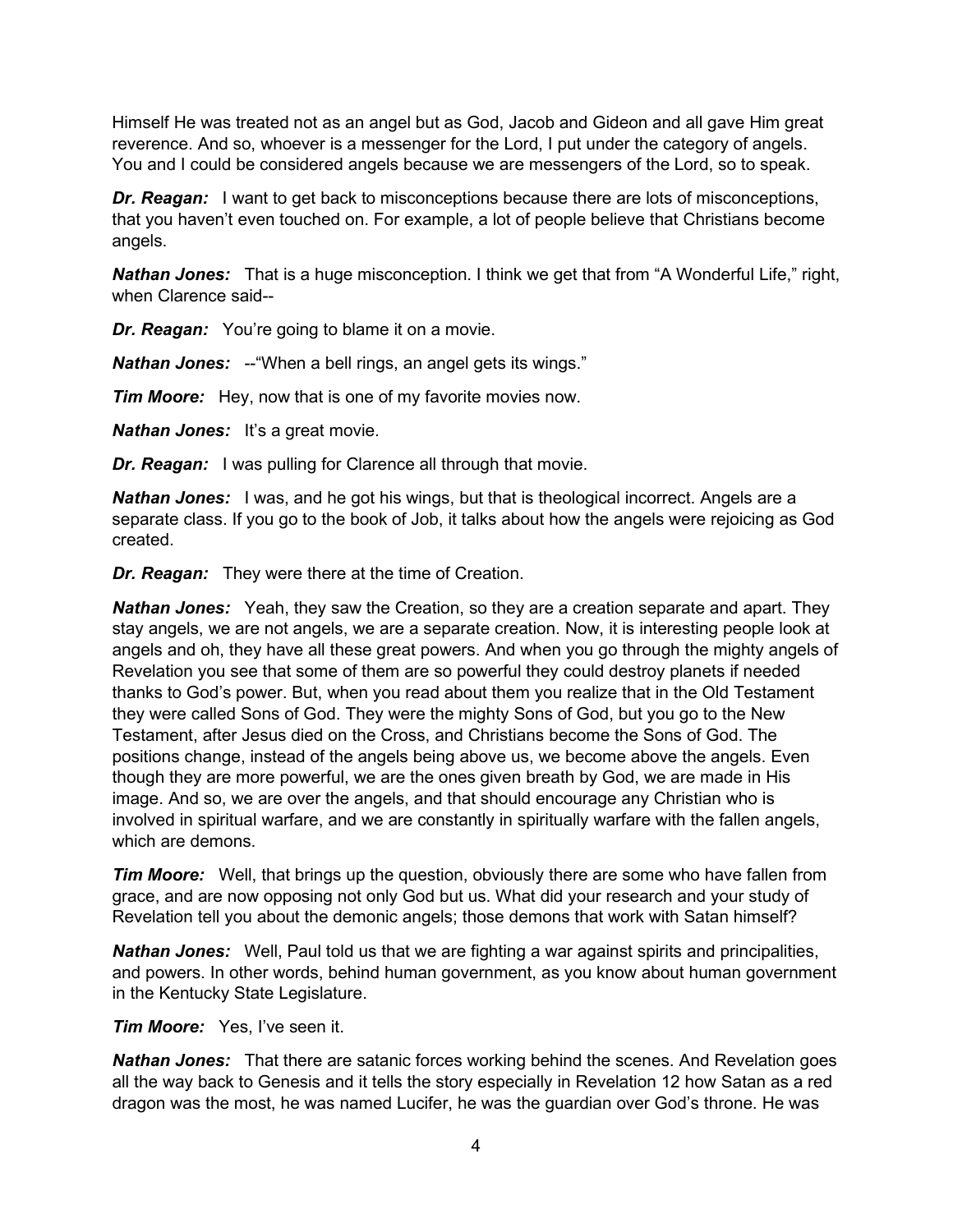the worship leader. And after all that time he wanted the worship to start going to him and not to God. And so, the first sin that came was pride, and he led a third of the demons, or angels I should say at the time, to follow him. They tried to overthrow God, which it's impossible to overthrow God. And God cast them out and sent them down to earth. Now, there is another misconception about angels when it comes to demons, that there are actually two groups of demons. There are the ones that have been disembodied and live on this earth to afflict mankind, and they look to possess people. But there is another group, and we read about these in the Trumpet Judgments, that are being held, they are so terrible, I mean they are world shattering super powerful demons. They have a general called Abaddon, many of them look like locusts, terribly frightening looking things. They have these shamara type steeds that they ride, and they lead a 200-million-man army. And as part of the judgments that God is going to do on the earth, He is going to release these demons that are being kept for that time onto the earth to punish mankind during the Tribulation. So, there's actually a misconception about demons. They're not symbolic of evil. You know they are not just a figment of our imagination. They are real, created beings that have rebelled against God, and they are destined to their fate in Hell.

**Tim Moore:** I thought you had a great point in your book, Nathan, when you said, "We need to be aware of them, and wary of them, not afraid of them, but we don't need to become fixated on them, lest we be drawn into kind of a darkness ourselves." So, there is a proper balance to understanding, and again recognizing the Lord has protected us, but not becoming fixated on demons.

*Nathan Jones:* Oh, absolutely. When I took angelology back in Bible college, it was my first year, our professor was actually very hesitant to talk about what's called demonology, the study of demons. He says because for that very reason, you can start getting so fixated into it, and so interested in the demonic world that it will start dragging you into it. And many a Christian has given up on their faith to chase after the occult. And we got to remember, and this is what is great about the book of Revelation, it's Jesus victory story; and it's His victory over Satan, and it's His victory over the demons. The demons are defeated, why anyone would want to side with them is beyond me.

*Dr. Reagan:* My favorite verse about angels is not in the book of Revelation.

*Nathan Jones:* Okay.

*Dr. Reagan:* It is in the book of Hebrews.

## *Nathan Jones:* Okay.

**Dr. Reagan:** Chapter 1, verse 14 says, "Are there not ministering spirits sent out to render service for the sake of those who will inherit salvation?" That is speaking about angels. It says they are ministering servants sent to serve those of us who are going to inherit salvation. I use that verse all the time. When I get ready to go on a trip I ask the Lord to post an angel at my house to protect it. When I get ready to fly on an airplane I say, "Lord, surround this plane with your angels, and fly with us every moment of the way." I have been praying earnestly that God would surround Standfast Oyinna in Nigeria and his camp of Christian refugees with angels to protect them from the demonic forces there in that country. So, I use that verse all the time as a ministry of angels.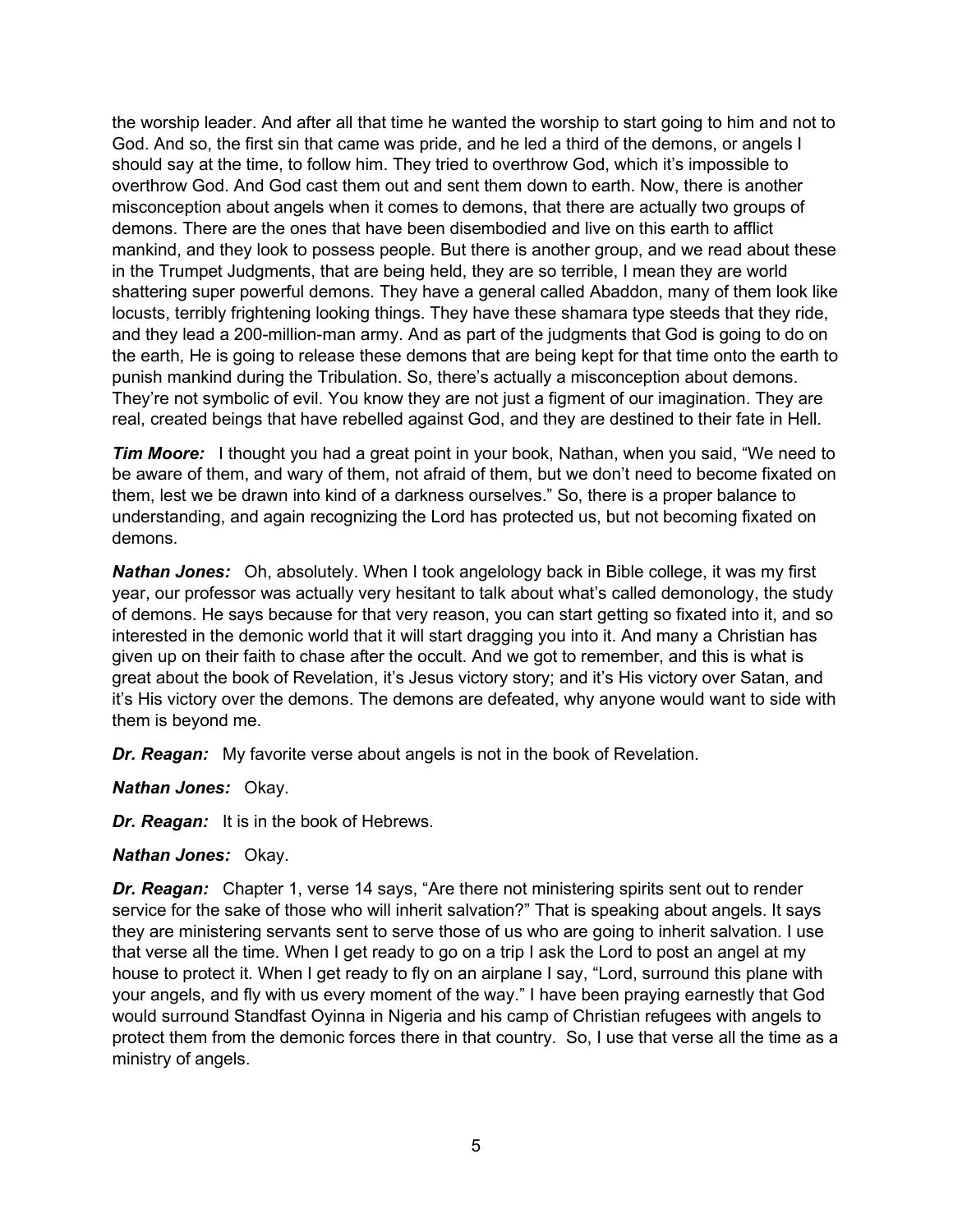*Nathan Jones:* Angels clearly have a position not only as messengers but as guardians. The argument could be made that little children all have guardian angels as well. The Lord, obviously, has all the power in the world to do anything He wants, but He chooses to use that power through not only His angelic beings, but through Christians, through the Church too.

*Dr. Reagan:* Amen.

# **Part 2**

*Tim Moore:* Welcome back to Christ in Prophecy, and our interview with Nathan Jones about his fascinating new book titled, "The Mighty Angels of Revelation." Well, Nathan, I see you've brought somebody new to our set, so why don't you go ahead and introduce here.

*Nathan Jones:* Ah, it is my great pleasure to finally meet in person after two years of working together, Shalis Stevens. When I set out to do a book on angels I didn't want it to just be text. I wanted you to connect to the angels by visual, and I couldn't do that. I can't draw a stick figure for the life of me. So, I wrote all the local Christian colleges and I was like, "Well I would like someone new, and fresh who might fit this." And I gave them a profile. Sure, enough Abilene Christian College recommended Shalis Stevens. And not only was she a student, she had a master's degree as well. We put a little art contest against a few of the other different artists, and Vic and I decided she had the look we were going for. So, instead of me telling your background, why don't you share, what's your background?

*Shalis Stevens:* Ah, yes, I have a BFA in Graphic Design from Abilene Christian, and I have an MFA in Painting from the Savannah College of Art and Design. And I've worked as an illustrator for a while, I worked even before I went to school I worked as an artist.

*Nathan Jones:* And you work with paintings now, right? That is your primary interest, is painting?

**Shalis Stevens:** I do, yeah, I like paintings. I mean I love illustration and watercolor, and pen and ink. I'm always trying to get back to having enough studio space to get back to oil painting, that's my favorite thing.

*Nathan Jones:* And your full-time job is restoring?

**Shalis Stevens:** Yes, I'm an art conservator. Specifically, a paintings conservator, so I repair paintings and clean paintings.

*Nathan Jones:* Wow, so you have to almost be like a chemistry student to do a job like that.

*Tim Moore:* Yeah, exactly.

*Shalis Stevens:* There is chemistry involved, yes.

**Nathan Jones:** Well, what's your inspiration because when we wanted to create a certain look as you can see behind you there is one of your angels right there. What is your inspiration for how you do art?

**Shalis Stevens:** I actually really loved artists of the early 20th Century, the illustrators like maybe Kay Nielson, Maxfield Parrish, those kind of illustrators that really pull a lot from, they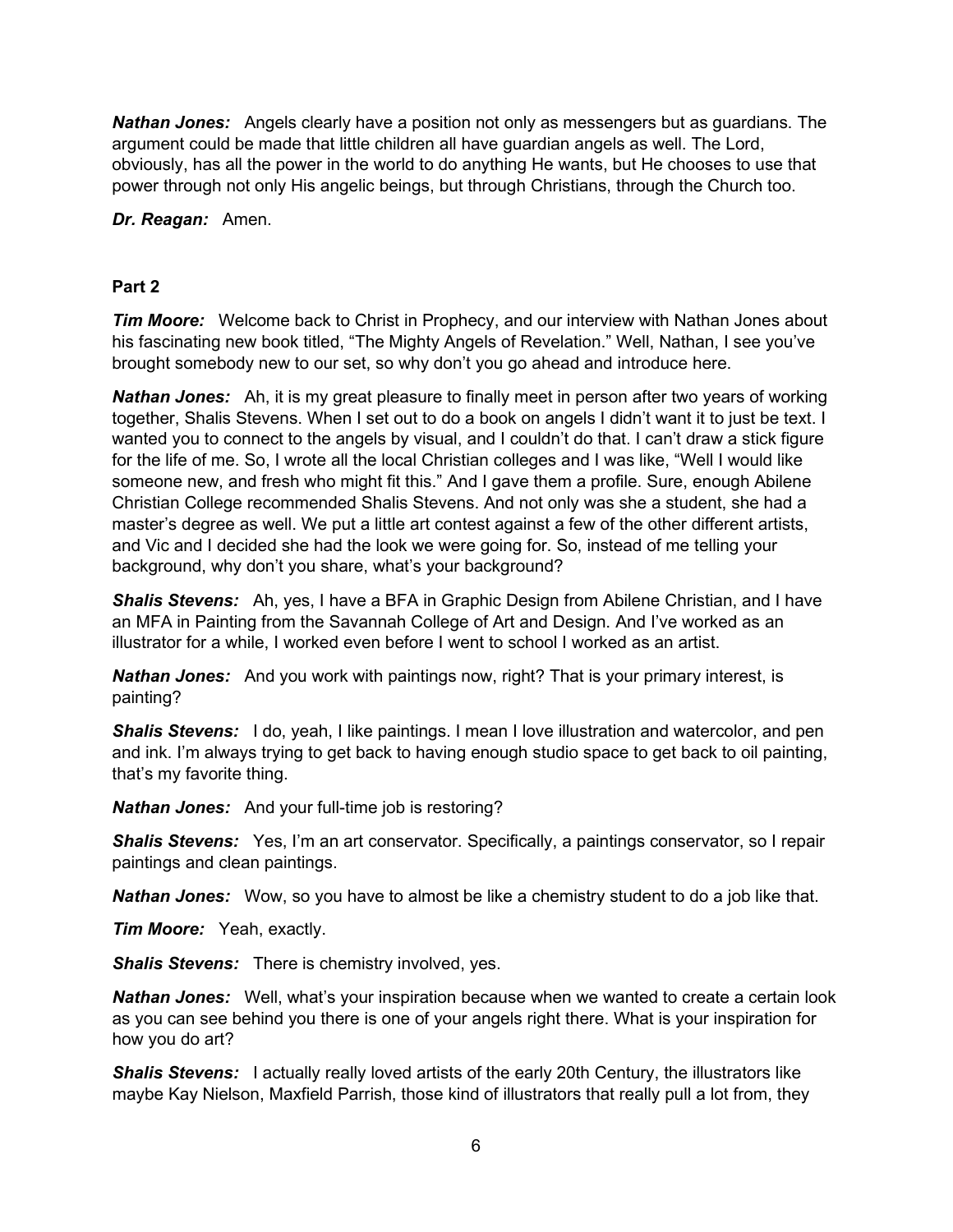pull from myth and fairy tales, kind of a fanciful style, but with a lot of ornamentation and detail. I really love to get into the detail. So, that is where it comes from.

*Nathan Jones:* Being a sci-fi guy I love your 1950's kind of era sci-fi illustrations that she does. You do all sort of genres. What's your favorite genre?

*Shalis Stevens:* Ah, probably, maybe kind of a sci-fi fantasy combination. Yeah, I kind of like to do my own little, recently I've gotten into that, just doing kind of my own style.

*Tim Moore:* Well, Shalis, I was fascinated by the variety of angels that you and Nathan obviously had a vision for. How did he communicate to you, and how did you envision the various angels that you depicted artistically throughout the book?

**Shalis Stevens:** Yeah, he would e-mail me descriptions, and also plenty of like verses to read about the angel so I could get a really good feel. I'm actually a preacher's kid so, I've encountered some of these before. But, to get a lot of information about kind of a description, then we would just discuss how we wanted it to look. Like how we wanted to express like the power behind this particular angel, or the sort of biblical references that we could find.

*Nathan Jones:* The problem is that she had Vic and I both being guys, and we always wanted her to beef up all these guys. Like the Stone Angel for instance who throws a giant stone down upon the Antichrist capital and destroys it, poor woman had to keep on making him more and more like Schwarzenegger by the time she was done.

*Shalis Stevens:* Yeah, you were into like, sort of the comic book like athletic characters.

*Tim Moore:* You had to pull it back a little bit from the comic book look, huh?

*Nathan Jones:* She did it. We tried to stay very much to the Bible. We didn't want to leave what the Bible said. Obviously some creativity was had. That's where Shalis comes in her creativity is just, I just love. Can you--we have twelve because there are twelve sections in the book, and you made twelve illustrations. Can you show me maybe two, or three, four, of your favorite of the illustrations? I love them all. So, it is probably like who's your favorite kid, right?

*Shalis Stevens:* Right.

*Nathan Jones:* But maybe you can show us one of them.

*Shalis Stevens:* Um, definitely I was really fond of the Seraphim. The one that was like a combination, this one was really fun to draw just because it was such a combination of different types. And with the lion's head, and I had plenty room for a lot of information to add on her for ornamentation.

*Nathan Jones:* I love what the Bible says about them in Revelation 4:6 they are talking about God's throne room, "And before the throne there was a sea of glass, like crystal in the midst of the throne, and around the throne were four living creatures, full of eyes, full of eyes in front and in back. The first living creature was like a lion, the second living creature like a calf, the third living creature had the face of a man, and fourth living creature was like a flying eagle. The four living creatures each had six wings, were full of eyes all around within, and they do not rest day or night, saying, 'Holy, holy, holy the Lord God almighty who was and is and is to come." Now, when people think of angels, and we said that in the earlier segment, we tend to think of just standard Americana type, but these angels kind of blow that imagery out of existence doesn't it?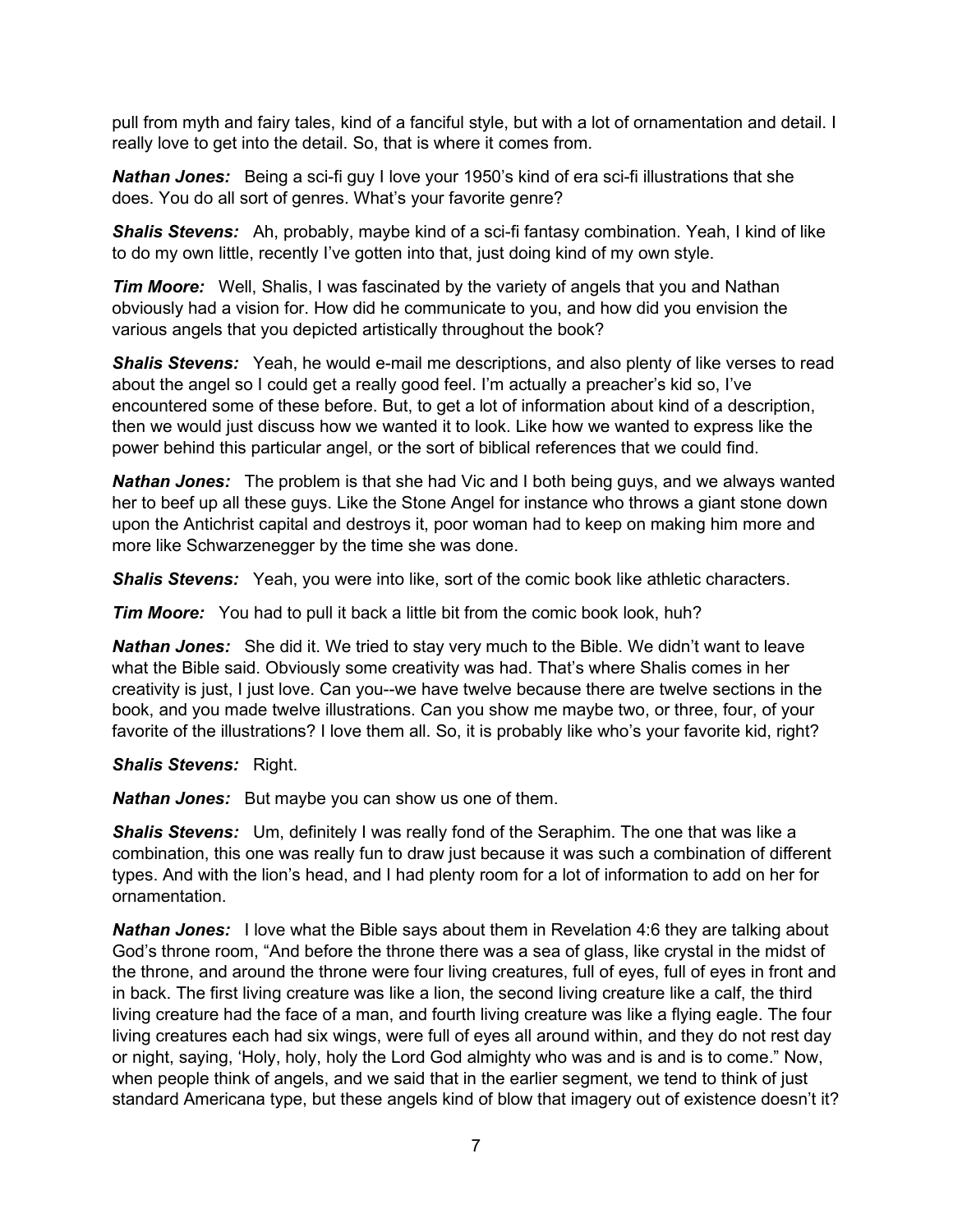*Shalis Stevens:* Right. Right, there is a lot to work with there. Yeah.

*Nathan Jones:* What's your second favorite?

*Shalis Stevens:* Ah, I really enjoyed doing the Sun Angel.

*Nathan Jones:* Oh, the Sun Angel, yes.

*Shalis Stevens:* That one was because we really, like, kind of branched out on that one as far as going really creative with the style, and a little bit more like ominous maybe this one. That was interesting to get into.

*Nathan Jones:* Well, the story behind it is ominous, if you go to Revelation 19, "And then I saw an angel standing in the sun, and he cried with a loud voice saying, 'To all the birds that fly in the midst of heaven, come and gather together for the supper of the great God, that you may eat the flesh of kings, the flesh of captains, the flesh of mighty men,' and so, forth and so on. And what the reference is, is that this angel is calling all the birds to come and feast on all those who will die in the Valley of Armageddon. He's the intro angel so to speak for the Battle of Armageddon. Showing that even though Satan's forces want to destroy the Lord, the Lord had already called it that He is going to win, because He announced it, He had the cleanup crew all prepared and ready for the destruction. That's one of the darker angels, definitely in the story line. What's the next one?

*Shalis Stevens:* I also, I think you and I both like the Wind Angel.

*Nathan Jones:* Oh, the Wind Angel, yes, the Wind Angel, what do you like about the Wind Angel?

*Shalis Stevens:* I do enjoy sort of like this kind of almost the Lord of the Rings, sort of look to it.

*Nathan Jones:* Tim's like, those two.

*Shalis Stevens:* Yeah, I really enjoyed working on the armor basically, just thinking of really creative ways to make this armor, and doing more of a like action shot, that was really fun to work on

*Tim Moore:* So, for a novice Shalis, how long would it take you to actually craft, and create a given depiction of an angel? How many hours or days, and probably weeks of time thinking about it and preparing, but once you sit down and begin to draw?

**Shalis Stevens:** Right. Probably, I want to say, that there were maybe eight hours in each one, I would say. And we did several what are called passes, so I would do a sketch I would send it to them, they would approve the sketch, I would work on the next stage of it. Send it to them, they would say, "Oh, can you change this or shift this, or maybe make this a little bit different to represent the angel better." So, there were a lot of steps to go through.

*Tim Moore:* Well, obviously when I asked that question I'm reminded that Dr. Reagan asked an artist one time "How long it took him to paint a beautiful painting?" And he gave a number of years, but basically he said, "It took a lifetime, a lifetime of preparation."

*Nathan Jones:* That's a good point.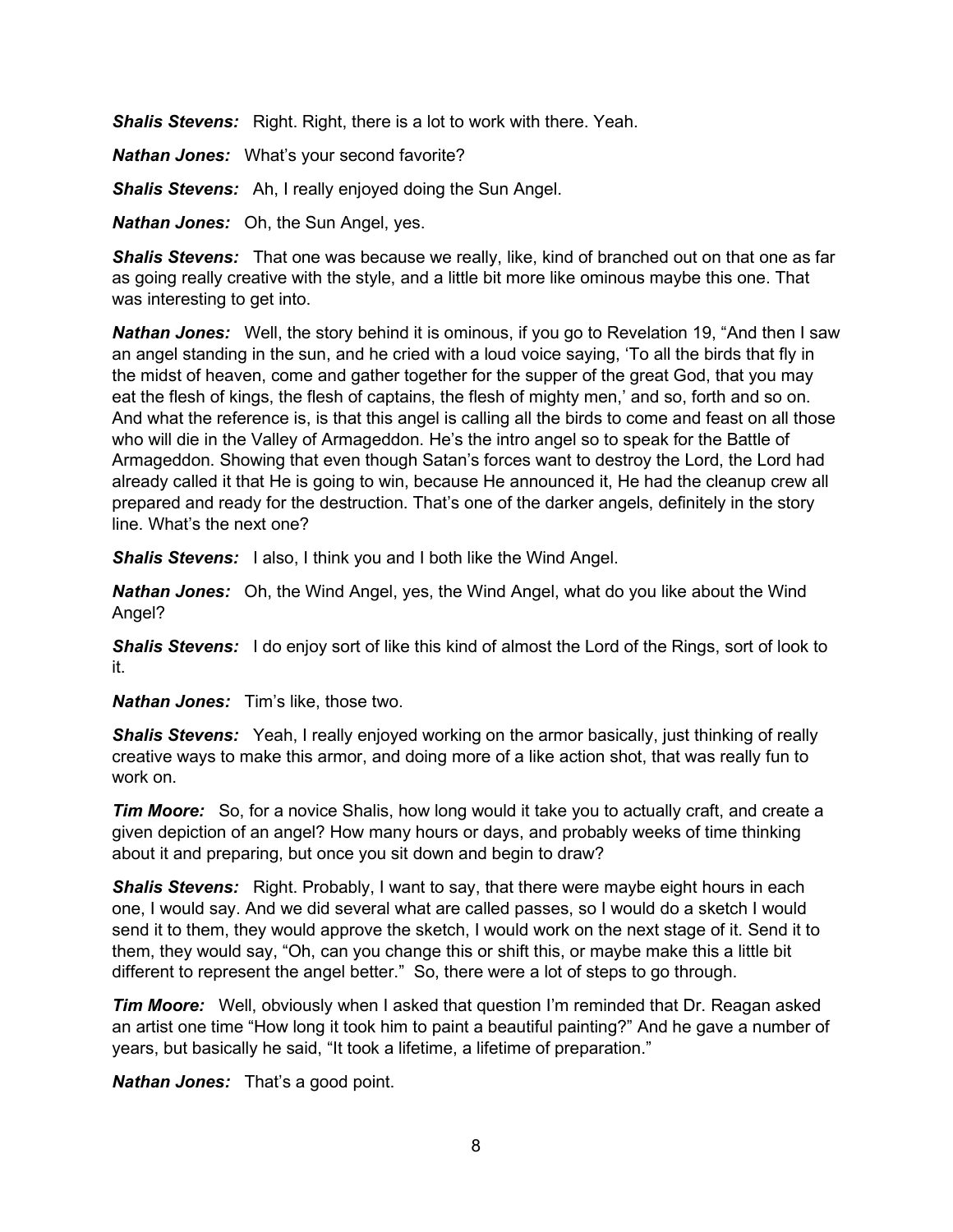*Tim Moore:* And for you all, it took years of study and preparation on your part to have that kind of gift be manifest, and then many, many hours, countless over weeks for you all to interact, to come up with the idea, and agree on the vision you were trying to put on paper.

#### *Shalis Stevens:* Very true.

*Nathan Jones:* Well, that is the beauty of working with Shalis, is that it was like 90% right by the time it came to Vic and I to look at.

*Shalis Stevens:* Ah, awesome, thank you.

*Nathan Jones:* And then it is like, "Well, can you just move the bowl over. Beef the guys up." But your armor, that's what I love about. The Wind Angel is my favorite, matter of fact that is why we put the Wind Angel on the cover. It's got wings, most people can relate to angels with wings, but if you go to Revelation 7 it says, "After these things I saw four angels standing at the four corners of the earth, holding the four winds of the earth, that the wind should not blow on the earth, or on the sea, or any tree." So, the Lord, actually we learn from this uses His angels not only as messengers, and guardians, but to control the very weather. So, when we start worrying about Global Warming, or Climate Change or stuff, we can be sure that God's got the weather under control

*Tim Moore:* You know, Shalis I asked you off camera, but I'm going to ask you again. One of the things that is so beautiful about our Creator God is He creates with such beauty and magnificence, and yet, within our own lives He allows us to sort of fill in and color what He has already made beautiful. One of the things that I really appreciate about your artwork is you've done it in a pen and ink style. And I asked would a person be able to use this to color in and make these angels even unique and personalized for them without offending you the artist who created them so beautifully in the first place.

*Shalis Stevens:* No, not at all. I've actually published a couple of coloring books. So, I love doing the black and white ink drawing, and you can take it from there.

*Nathan Jones:* So, our book doubles not only as a teaching book, but a coloring book for some.

*Tim Moore:* And every person can personalize it for themselves in that regard. Shalis, thank you very much, both for working with Nathan, and for coming on today to Christ in Prophecy.

*Shalis Stevens:* Yeah, of course. Yeah, thank you, I enjoyed it.

## **Part 3**

*Tim Moore:* Welcome back once again to Christ in Prophecy and our interview with Nathan Jones about his excellent new book titled, "The Mighty Angels of Revelation." Well, Nathan, I know in your Minor Prophets book you had a really neat idea to use some clever, imaginative stories to introduce each Minor Prophet. I'm so glad you did that again in this book with the Mighty Angels. How did you come about doing that once again?

*Nathan Jones:* Well, there are so many people that have different learning styles. Some people read, some listen, some watch. Well, we provided the read, I provided the illustrations,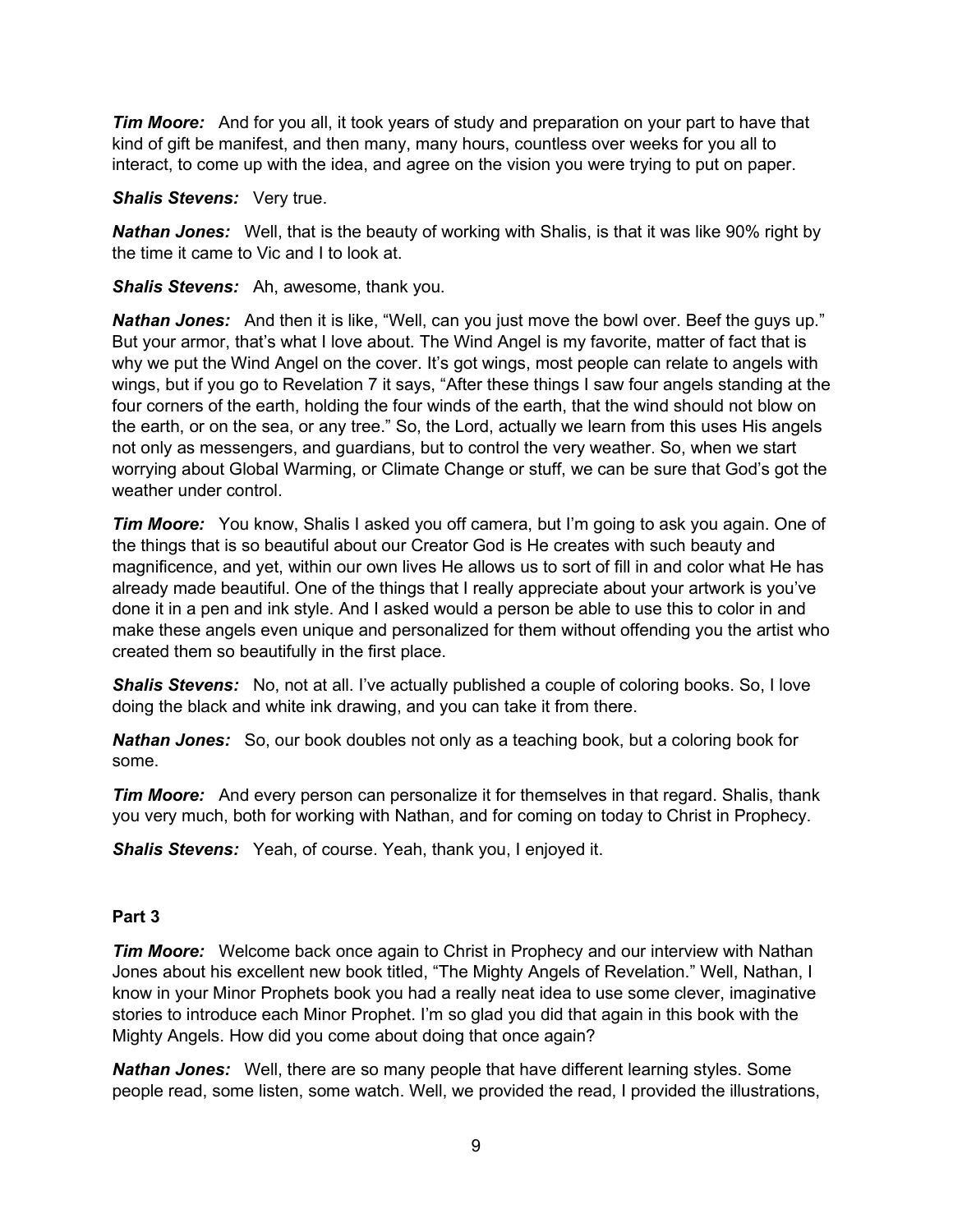the watch, but some people need story to connect. And so, I did the story of John as he's taken off of Patmos and he's guided by the Revealing Angel and given a tour throughout the book of Revelation. Two or three pages, maybe four at the beginning of each section.

*Tim Moore:* Very clever.

*Dr. Reagan:* Well, I think that is very effective in the way you do that writing. And I'm glad you included it in this book.

*Nathan Jones:* Praise the Lord. Praise the Lord.

*Dr. Reagan:* Nathan, what is the most important truth that you want people to take away from this book?

*Nathan Jones:* Two words.

*Dr. Reagan:* Okay.

*Nathan Jones:* Jesus wins! The book of Revelation isn't about angels, it isn't about the Tribulation, it is about Jesus Christ getting His Kingdom. Matter of fact it is so important to read the book of Revelation that Revelation 1:3 says, "Blessed is he who reads, and those who hear the words of this prophecy, and keep those things which are written in it, for the time is near." If you read the book of Revelation you are promised a blessing. And you are blessed because you know that if Jesus wins, and then His Children we win as well.

*Dr. Reagan:* And no other book of the Bible promises that, although of course you will receive blessings by reading them. But the promises are right up front.

*Nathan Jones:* Not only that but it also has a curse at the end, if you mess with the book of Revelation, or change it, then you will get the curses as well.

*Dr. Reagan:* And yet, it is one of the most ignored books in all of Christendom.

*Nathan Jones:* Absolutely. Absolutely.

**Dr. Reagan:** Preachers don't preach on it. In fact, you know our colleague Don Perkins who is a full-time Bible prophecy teacher grew up in Baton Rouge, Louisiana. And his preacher told him every year we're not going to talk about the book of Revelation because if you read the book of Revelation you'll go crazy.

*Nathan Jones:* Crazy?

*Dr. Reagan:* Yes, crazy.

*Nathan Jones:* I feel somewhat sane.

**Dr. Reagan:** People were scared of it; they were frightened of it. And it has a lot of bad news in it.

*Nathan Jones:* It does.

**Dr. Reagan:** But only good news for those who know Jesus Christ.

*Tim Moore:* I'm glad even with angels as your motif that your focus remains on Jesus Christ.